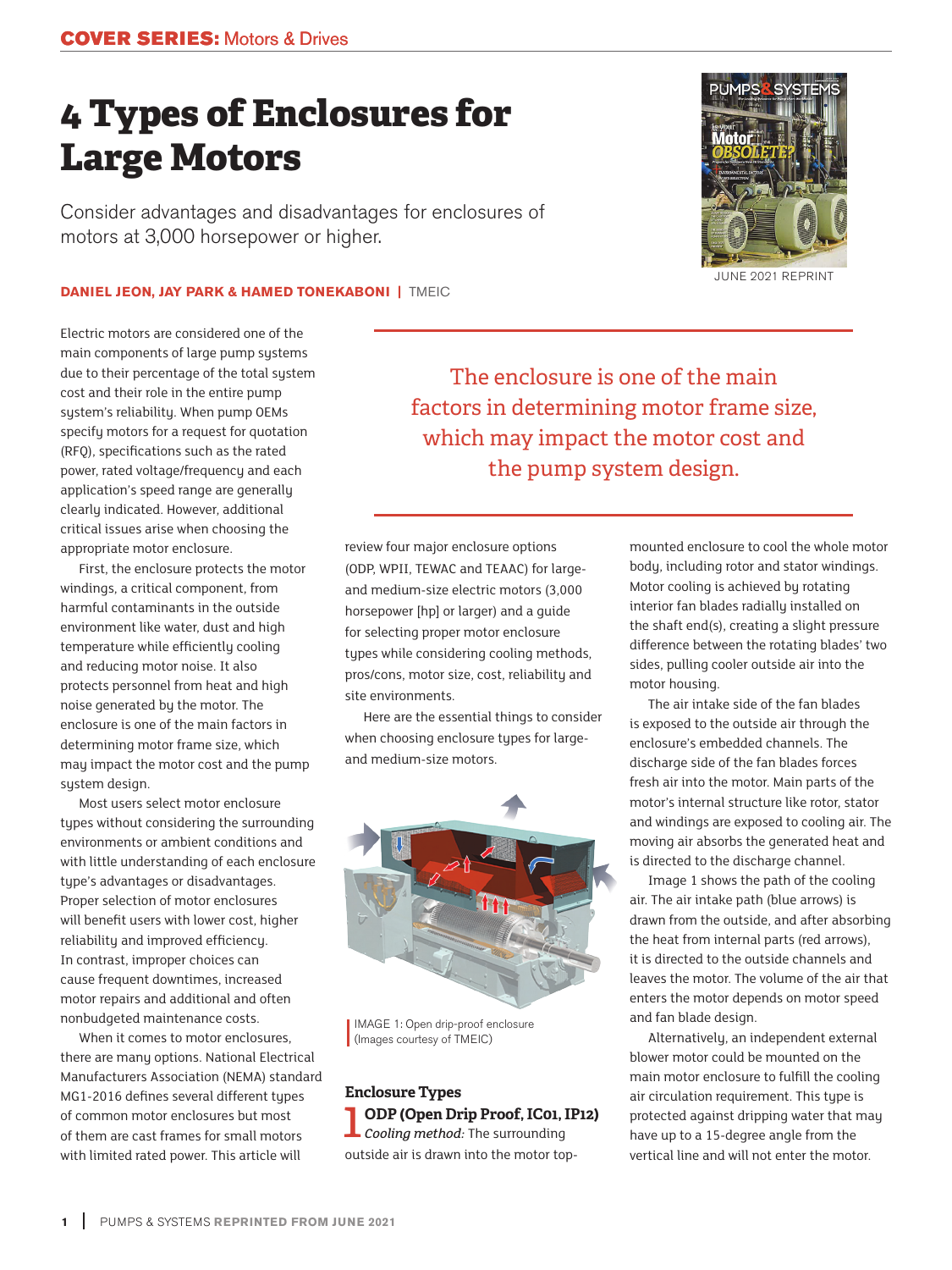*Advantages:* ODP enclosures are considered the least expensive, simplest structures among top-hat-type enclosures. Stators and rotor windings are cooled by outside air, keeping the frame size relatively small.

*Disadvantages:* The open enclosure design results in a high noise level compared to other enclosure types. It is also difficult to apply noise abatement techniques because the noise from the internal shaft-mounted fans reaches the outside. This type is not applicable for Division 1 hazardous areas.

*Possible problems and solutions:* If an air filter is not installed, insects and rodents can easily enter the motor enclosure through air openings and block the airflow. Air filters could become clogged by dust or particles. Thus, air filters and differential pressure instruments are recommended. Due to exposure to the surrounding air, the internal parts are at risk of rusting and corrosion. Proper primary painting is recommended, especially for the stator and rotor and internal frame.

*Recommendations:* Recommend ODP for clean and well-ventilated indoor areas only. Not suitable for outdoor or corrosive/ dust areas.



IMAGE 2: Weather-protected Type II enclosure

### 2**WPII (Weather Protected Type II, IC01, IP23/24)**

*Cooling method:* The cooling method is similar to ODP. However, WP II offers better protection against external dust, water and objects. Baffles on the top-hat enclosure's air-inlet side force fresh air to change direction while moving from inside to outside. The airflow pathway encounters three 90-degree turns, reducing the opportunity for water droplets and dust to enter the motor.

*Advantages:* The WPII enclosure is designed for outdoor use. However, it is also suitable in a well-ventilated indoor location. The footprint is relatively small, and the structure is simple, like ODP. The cost is slightly higher than an ODP enclosure but still less expensive than other totally enclosed types.

*Disadvantages:* Like an ODP enclosure, the high noise can be an issue. If used in a dusty area, the filter can clog easily, causing the motor to trip. This type is not applicable for Division 1 areas.

*Possible problems and solutions:* Air filters could become clogged by dust or particles. Thus, air filters and differential pressure instruments are recommended. Due to exposure to the surrounding air, the internal parts are at risk of rusting and corrosion. Proper primary painting is recommended, especially for the stator and rotor and internal frame.

*Recommendations:* A WPII enclosure is suitable for use in relatively clean and less-dusty outdoor areas. Also, it could be a reasonable substitute when cooling water is not available at the site. Please note that a stainless steel washable air filter (90% of particles ≥ 10 microns) is recommended for this enclosure, and regular maintenance, cleaning or filter replacement is necessary.



IMAGE 3: Totally enclosed water-to-air cooled enclosure

3**TEWAC (Totally Enclosed Water to Air Cooled, IC81W, IP54/56)**  *Cooling method:* A TEWAC enclosure uses the high heat absorption property of liquids for motor cooling. In this type of enclosure, the internal circulating hot air passes through dedicated air pathways designed and embedded in the heat exchanger. The heat exchanger is mounted on the motor body and has channels and tubes where liquid can pass through without leaking into the motor body. On the other side, the cooling fluid such as freshwater or a glycol mixture flows through heat exchanger tubes to remove heat from hot air that is continuously circulating inside the motor. To effectively design the motor and its TEWAC cooling system, the end users need to provide essential data regarding the proposed cooling liquid's quality to be deployed in the cooling system and heat exchanger. This enables manufacturers to offer the best economic and engineered solution. Information regarding maximum inlet liquid/water temperature and liquid/ water type are required.

*Advantages:* This type of enclosure has the best cooling efficiency and lowest noise compared with other types of enclosures. Noise reduction is easy to apply, and large-capacity motors up to 30 megawatts (MW) for induction motors and up to 100 MW synchronous motors are available. A TEWAC configuration is considered the most reliable option and suitable for use in dusty/dirty areas, indoor/outdoor and Division 1/Division 2 hazardous areas if properly designed.

*Disadvantages:* Capex/opex cost is the highest among top-hat-type enclosures. Cooling water is always required for a TEWAC enclosure. A closed-loop cooling system is an option when fresh cooling water is not available; however, the additional cost adds up and cooling efficiency can drop. Users should have a water cooling system that maintains the quality and inlet temperature of the cooling water.

*Possible problems and solutions*: Water leakage is a potential problem, so a water